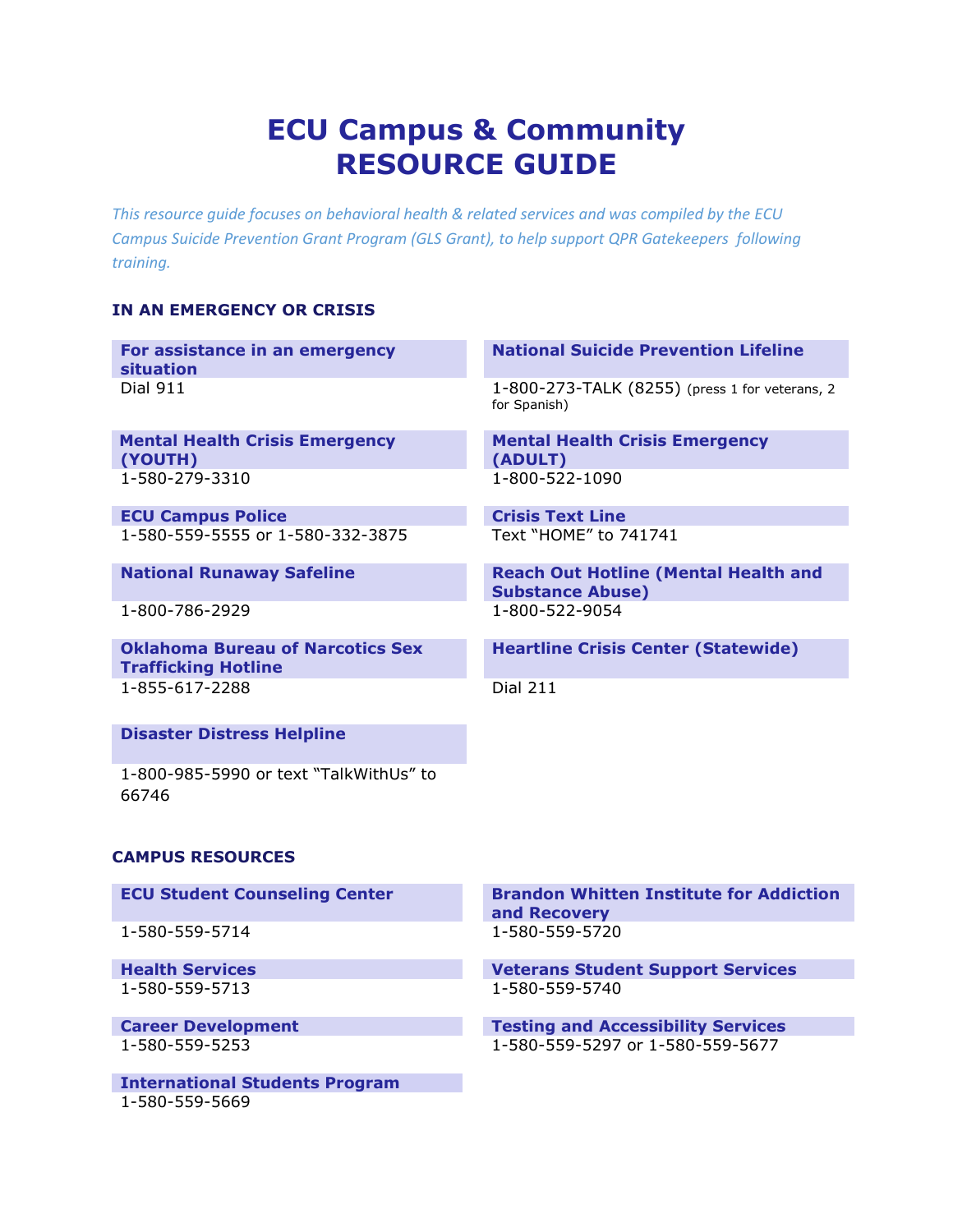# **ADDITIONAL BEHAVIORAL HEALTH RESOURCES**

| <b>BEHAVIORAL HEALTH TREATMENT RESOURCES</b>                                            |                  |                                              |                    |              |              |              | <b>DESCRIPTION</b> |                    |                |                           |
|-----------------------------------------------------------------------------------------|------------------|----------------------------------------------|--------------------|--------------|--------------|--------------|--------------------|--------------------|----------------|---------------------------|
| <b>NAME</b>                                                                             | <b>PHONE</b>     | <b>ADDRESS</b>                               | Youth              | Adults       | Families     | Outpatient   | Inpatient          | Substance<br>Abuse | Mental Health  | Interpersonal<br>Violence |
| Addiction and Behavioral<br><b>Health Center</b>                                        | 580-332-<br>3001 | 122 S. Broadway<br>Ste 200, Ada,<br>OK       | X                  | X            | X            | X            |                    | X                  |                |                           |
| Biofeedback and<br>Counseling                                                           | 580-436-<br>7120 | 2100 N.<br>Broadway Ada,<br>OK               | $\mathsf{x}$       | X            |              | X            |                    |                    | X              |                           |
| Chickasaw Nation<br><b>Behavioral Health</b>                                            | 580-421-<br>4591 | 1921<br>Stonecipher<br>Blvd., Ada, OK        | $\mathsf{x}$       | X            | $\mathsf{x}$ | $\mathsf{x}$ |                    |                    | X              |                           |
| Chickasaw Nation Healthy<br>Lifestyles                                                  | 580-332-<br>6345 | 3115 E.<br>Arlington Blvd,<br>Bdg 1, Ada, OK |                    | X            | $\mathsf{x}$ |              | X                  | X                  | $\mathsf{x}$   |                           |
| <b>Chickasaw Nation</b><br><b>Outpatient Services</b>                                   | 580-436-<br>1222 | 1300 Hoppe<br>Blvd, Ste 6, Ada,<br>OK        | X                  |              | X            | X            |                    | X                  | $\mathsf{x}$   |                           |
| Chickasaw Nation<br>Violence Prev. Services                                             | 580-272-<br>5580 | 1400 Hoppe<br>Blvd, Ste 3, Ada,<br>OK        | X                  | X            |              | $\mathsf{x}$ |                    |                    |                | x                         |
| The Jetty Counseling<br>Center                                                          | 580-279-<br>1321 | 124 S. Broadway,<br>Ste. 402, Ada, OK        | X                  | X            | X            | X            |                    | X                  | X              |                           |
| Mental Health Services of<br>Southern Oklahoma                                          | 580-436-<br>2690 | 111 E. $12^{th}$ St.<br>Ada, OK              | $\mathsf{x}$       | X            | X            | $\mathsf{x}$ |                    | X                  | $\pmb{\times}$ |                           |
| Multi-County Counseling                                                                 | 580-235-<br>0210 | 314 S. Broadway<br>Ave #106, Ada, OK         | $\mathsf{x}$       | $\mathsf{x}$ | X            | $\mathsf{x}$ |                    | X                  | $\mathsf{x}$   |                           |
| Oklahoma Families First                                                                 | 580-310-<br>9000 | 1705 S.<br>Cradduck<br>Ada, OK               | $\mathsf{x}$       | X            | X            | $\mathsf{x}$ |                    | X                  | $\mathsf{x}$   |                           |
| Pathways                                                                                | 580-332-<br>6851 | 1201-G<br>Arlington<br>Ada, OK               | X                  | X            | $\mathsf{x}$ | X            |                    | X                  |                |                           |
| <b>Rolling Hills</b>                                                                    | 580-436-<br>3600 | 1000 Rolling<br>Hills Ln, Ada, OK            | X                  | X            | x            |              | x                  | X                  | X              |                           |
| Southeastern OK Family<br>Services                                                      | 580-235-<br>0274 | 124 S. Broadway<br>Ada, OK                   | X                  | X            | X            | $\mathsf{X}$ |                    |                    | X              |                           |
| Unity Point Counseling<br>Services & Resource<br>Center (formerly Ada<br>Youth Shelter) | 580-436-<br>6130 | 901 W. 18 <sup>th</sup> St.<br>Ada, OK       | $\pmb{\mathsf{X}}$ | X            | X            | X            |                    | x                  | X              |                           |
| Jana J. Webb, LPC                                                                       | 580-559-<br>1356 | 16050 CR 1565<br>Ada, OK 74820               | X                  | X            | X            | X            |                    |                    | X              |                           |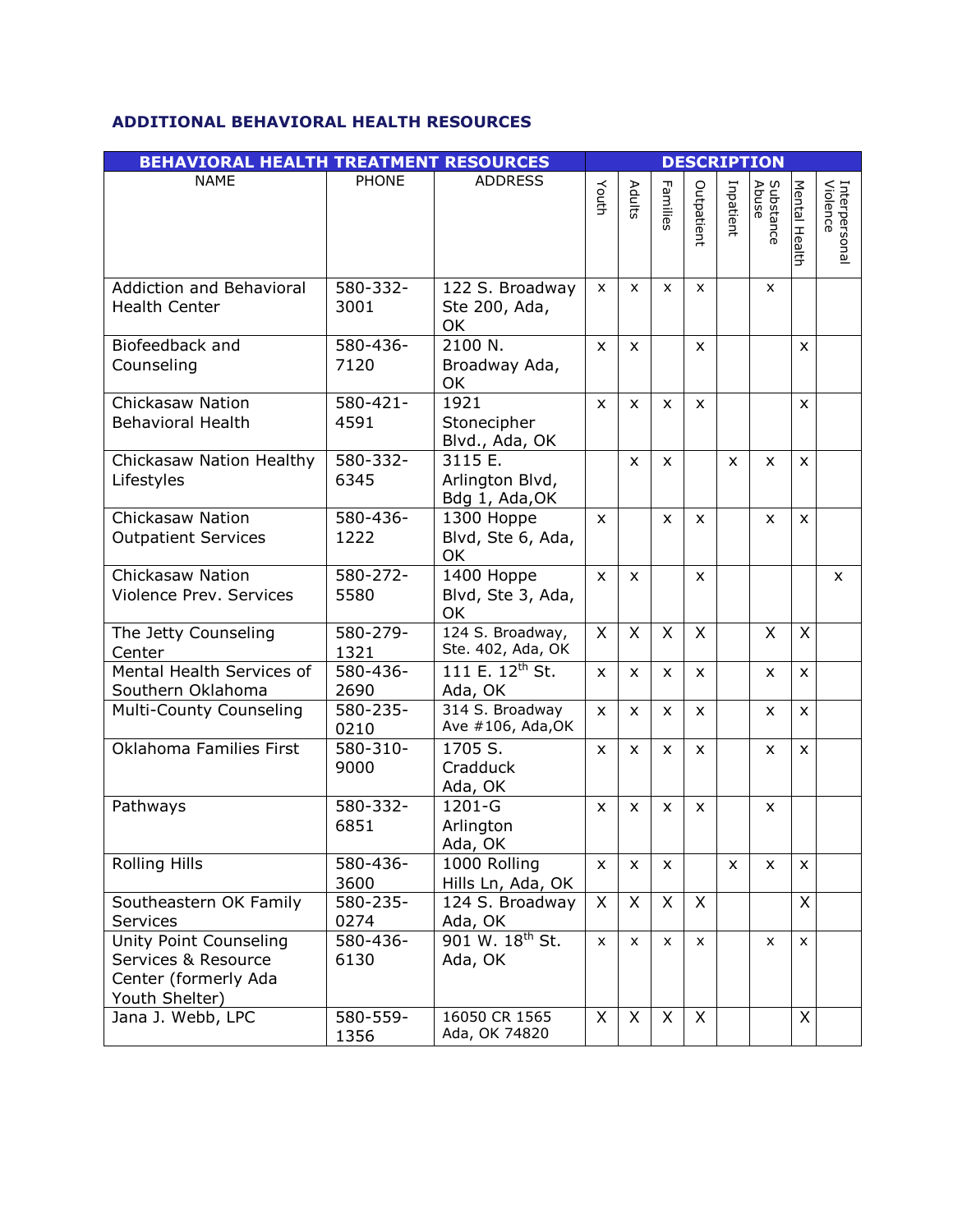#### **DOMESTIC VIOLENCE, ABUSE, AND SEXUAL ASSAULT RESOURCES**

1-800-4-A-CHILD (1-800-422-4453) 1-800-656-HOPE (4673)

**National Domestic Violence Hotline <b>RAINN** (Rape, Abuse & Incest National Network) 1-800-799-SAFE (7233) 1-800-787-3224 (hearing impaired line)

**Family Crisis Center Domestic Violence 24 Hotline** 1-580-436-3504 1-800-522-7233

**Love Is Respect**  1-866-331-9474

**National Child Abuse Hotline National Sexual Assault Hotline**

1-800-656-HOPE (4673) [www.rainn.org](http://www.rainn.org/)

**Oklahoma Safe Line (Domestic Violence Hotline)** 

### **SELF-HELP RESOURCES AND GROUPS**

**Alcoholics Anonymous Narcotics Anonymous** 405-842-1200 <http://www.aaoklahoma.org/>

1-888-425-2666 [www.al-anon.alateen.org/local-meetings](http://www.al-anon.alateen.org/local-meetings)

**Dual Recovery Anonymous Network White Bison** [www.draonline.org](http://www.draonline.org/) 1-877-871-1495 [www.whitebison.org](http://www.whitebison.org/)

**National Association of Anorexia Nervosa & Associated Disorders** 1-630-577-1330 [www.anad.org](http://www.anad.org/) 3301 N. Broadway Ave, Ada, OK

1-888-GET-HOPE (438-4673) (Hopeline) [www.na.org/meetingsearch](http://www.na.org/meetingsearch)

**Al-Anon Family Groups Nar-Anon Family Groups** 1-800-477-6291 [www.nar-anon.org/find-a-group](http://www.nar-anon.org/find-a-group)

**Celebrate Recovery National Eating Disorder Association** <http://grouplocator.crgroups.info/> 1-800-931-2237 [www.nationaleatingdisorders.org](http://www.nationaleatingdisorders.org/)

> **NA Meetings for Youth ( in Ada) held at Reaper Baptist Church** 580-332-9233

#### **GAY, LESBIAN, BISEXUAL, TRANSGENDER SUPPORT RESOURCES**

1-888-843-4564 [www.glnh.org](http://www.glnh.org/)

**GLBT National Help Center Trevor Project Crisis Line - LGBTQ Youth** 

1-866-4-U-TREVOR (488-7386) [www.theTrevorProject.org](http://www.thetrevorproject.org/)